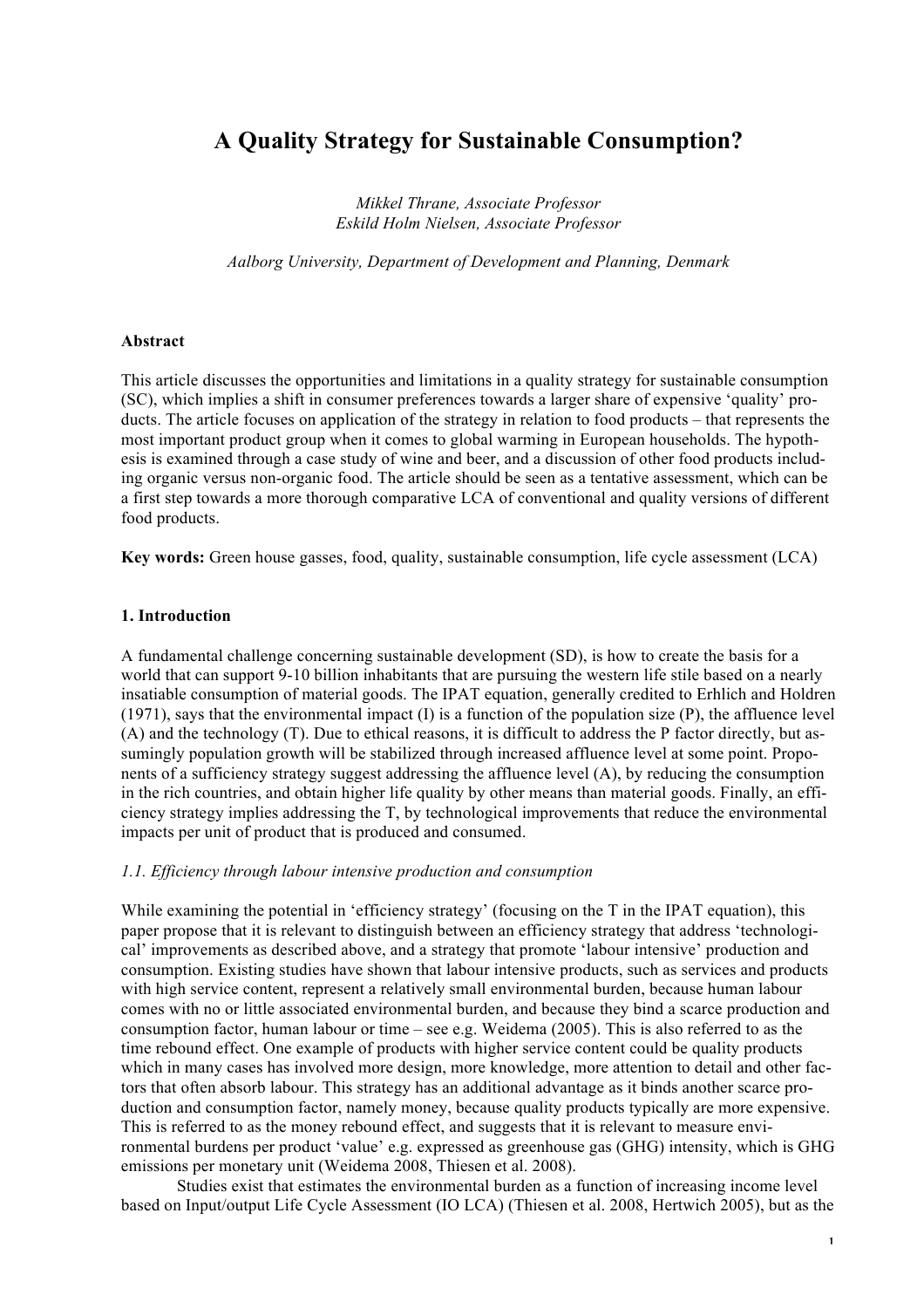product categories are highly aggregated, it is not possible to e.g. distinguish between 'normal' versions and more expensive 'luxury' versions of the same product. Hence, it is indirectly assumed that the environmental burden is the same per unit of value for an expensive and cheap version of the same product. Our assumption is that this provides misleading results, as it implies a linear relationship between income (or spending) and the environmental burden. It also hides the potentials in a quality strategy for sustainable consumption (SC), where we buy less - but better altogether.

Why not buy 'less and better' meat and wine, or simply just buy 'better' food products, as long as it is expensive enough and represent a significant negative money and time rebound effect that will reduce the overall consumption. There are obviously ethical and practical limitations of this strategy in relation to low-income groups especially in developing countries. It should therefore be stressed that this article therefore focus on consumer behaviour in middle and high income groups in the worlds wealthiest regions such as Europe and North America, where the largest environmental impacts per person also occurs. Globally the middle and high income groups are growing significantly in numbers.

#### *1.2. Income drives the consumption*

Within Life Cycle Assessment (LCA) it has been common practise to measure environmental impacts per functional unit. This can be a useful approach, but this does not mean that we generally stop buying more products when we have obtained certain functions. It seems more probable that it is the size on our salary or return on investments that set the limit of how much we buy. In this perspective, it is better to measure the environmental impacts per monetary unit (e.g. per Euro spend) – and the more money we can tie to a purchase of a car, a chair or a bottle of red wine, the better. By this yard stick, an expensive chair is 2.5 time more environmental friendly than a cheaper model, if it costs 5 times more and represents 2 times larger impacts. For food products this logic propose that organic food is more environmental friendly than conventional food, not necessarily because it represent a lower environmental burden per kg, but because it is more expensive. The consumer has less money to spend on other products, when buying organic. This is also called marginal consumption. In a comparative LCA of two cheese products, an expensive and a cheap version of yellow cheese, it was shown that the cheap version had a significant larger carbon footprint (compared to the expensive version) when marginal consumption was included (Thiesen et al. 2006).

IO LCA also measures environmental impacts per monetary unit, and shows that environmental impacts rise as a function of income level or expenditure, almost in a one-to-one relationship (Hertwich 2005, Thiesen et al 2008). This indicates that consumer habits does not change significantly as we become wealthier – at least not considering the product categories. But the existing studies have not considered that there probably is shift towards a higher percentage of luxury products within the same product categories. It is the basic hypothesis of the present article, that wealthier consumers generate smaller environmental impacts per monetary unit, not so much because they eat more at restaurants, or go more in the theatre, while travelling less – but because they eat at more expensive restaurants and select more expensive vacations. For food in particular, it is evident that rich people do not eat more in terms of energy but they eat better or more exclusive and expensive. So what happens if average consumers change their consumer patterns towards luxury/quality products – will this reduce the environmental impacts per monetary unit significantly? Is this a feasibly strategy to promote sustainable consumption (SC)?

# **2. Method**

The hypothesis 'that quality products represent a feasible strategy for SC' is examined through a conceptual LCA of wine and beer, as well as a qualitative assessment of other food products – in particular organic versus conventional food products, when a significant price difference exists. The two cases represent extreme cases – both in terms of product types and regarding the price differences between the cheap and expensive alternatives that are analysed. The cases are therefore NOT representative for average food consumption, but are intended to be illustrative cases that can highlight the potentials and limitations in a quality strategy for SC. The assessment will focus on the contribution to global warming (or carbon footprint) and will include considerations of rebound effects.

Besides food products, there are other product categories such as transport, housing, textiles etc, which could be interesting to analyse, but this has been considered out the scope of the present article.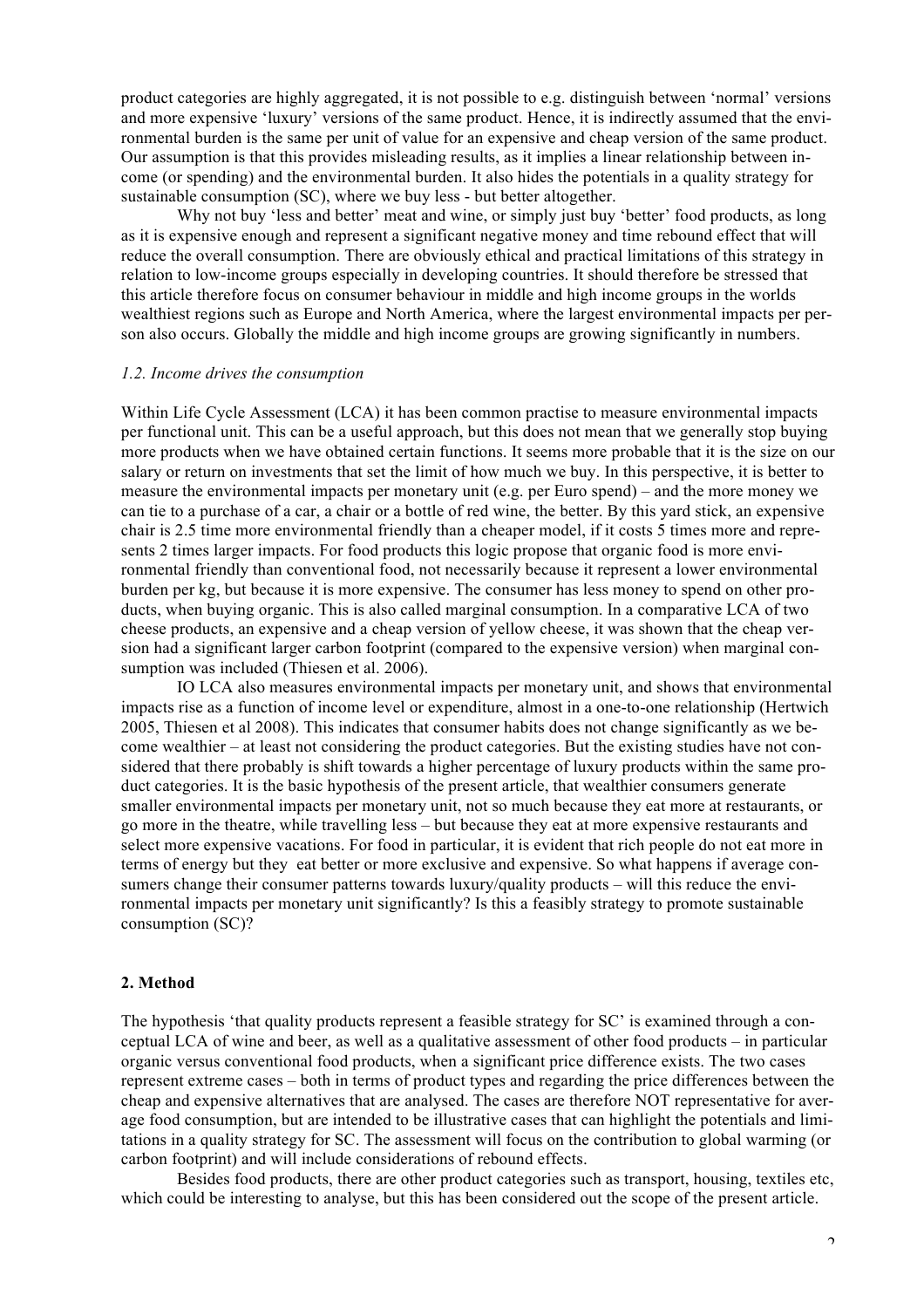Hence, besides a few references to other products categories, the present article will mainly address food products. It is obvious that there are limitations to a quality strategy for SC, the purpose of this article is to identify cases within the scope of food products, that both support and contradict the hypotheses – and to discuss the opportunities and limitations of such a strategy in relation to different types of food products, but also in relation to how it could be used in a governance perspective. The attempt of the article is not to come up with a final conclusion whether a quality strategy is or isn't a feasible strategy for SC, but to identify cases where it seems likely (or unlikely) and to assess the magnitude of the improvement potentials. Also it is the objective to address the limitations of such a strategy, both regarding product groups and possibilities for implementing the strategy – seen from a governance perspective. The article should be seen as a tentative assessment, which can and a first step towards a more thorough quantitative assessment of a larger number of basic food products.

#### **3. Case study of Wine and Beer**

#### *3.1 Expensive versus cheap wine*

For wine, the focus on quality has been a natural part of the business for a long time. Wine is in itself, a luxury product, but there are easily price differences of a factor 5 between a cheap red wine that can be purchased for around 30 Dkr per litre and an relative expensive red wine (e.g. an Italien Chianti), which easily costs 150 Dkr per litre (Holtevinlager 2009). There has been made several studies of the carbon footprint from wine production and the results vary considerably. However, according to the more detailed studies the carbon footprint amounts to roughly 2 kg of  $CO<sub>2</sub>$  per litre of wine (red or white), which includes growing, wine making, bottle production, packaging, and transport to retail (Garnett 2007). For the cheap wine this gives a GHG intensity of 67 gram  $CO<sub>2</sub>$  per Dkr of wine, while it is only 13 gram  $CO<sub>2</sub>$  per Dkr for the expensive wine, assuming they have the same GHG emissions per litre<sup>1</sup>.

The relative expensive wine appears to be the more eco-friendly alternative, in this perspective. But if the expensive wine represents significantly larger GHG emission measured per litre, this may not be true. In this regard, it is unlikely that expensive wine has significantly higher emissions for the transport, bottle making and packaging (compared to cheaper wines). For comparison, it is therefore mainly interesting to focus on the growing and wine making stages, which represents less than 1 kg of CO2e per litre according to Garnett (2007). According to Garnett (2009) it is possible that the expensive wine represents higher GHG emissions during processing and storing, but it appears that we are dealing with small differences and probably not more than a factor 2 (as a worst case) in a life cycle perspective.

Buying the cheaper wine would save 120 Dkr. Assuming that the consumer uses these 120 Dkr to purchase other products, modelled as average Danish consumption<sup>2</sup> as suggested in Thiesen et al. (2007), the impact for marginal spending would be about 12 kg CO2e per litre of cheap wine. Adding this to the cheap wine gives 14 kg CO2e per litre (for the cheap wine), which should be compared to 2 kg CO2e per litre for the expensive version – a difference of a factor 7. Even if the GHG emission per litre of wine should be twice as big for the expensive wine (lets say 4 kg CO2e per litre), the GHG intensity would still be 3.5 times smaller! In many cases expensive wine has fewer yields due to cutting of grapes but also due to the physical condition of the soil. From a farming perspective the best wine fields are considered as extensive farming fields, often hilly and with a lot of chalks stones and very little humus.

## *3.2 Expensive versus cheap beer*

Compared to wine, there are generally smaller but still significant price and quality differences on beer. The expensive quality beer is often brewed on micro-breweries, which according to Garnett (2009) typically have a higher environmental impact per litre of beer, compared large scale mass production. The difference can be up to a factor of 6 in energy consumption per litre brewed beer, but there are also efficient microbreweries that perform better than large scale breweries, according to Garnettt (2009). In

 $\frac{1}{1}$ According to Weidema et al. (2005) the GHG emissions for average Danish consumption of wine and spirit amounts to 88 gram CO2e per Dkr in basic prices. This means that it is per Dkr excl transport and trade margins and taxes on products and processes (Schmidt 2009).

<sup>&</sup>lt;sup>2</sup> The GHG intensity for average Danish consumption is roughly 100 g CO2e per Dkr (Weidema et al. 2005). The 100 g CO2e per Dkr is in basic prices.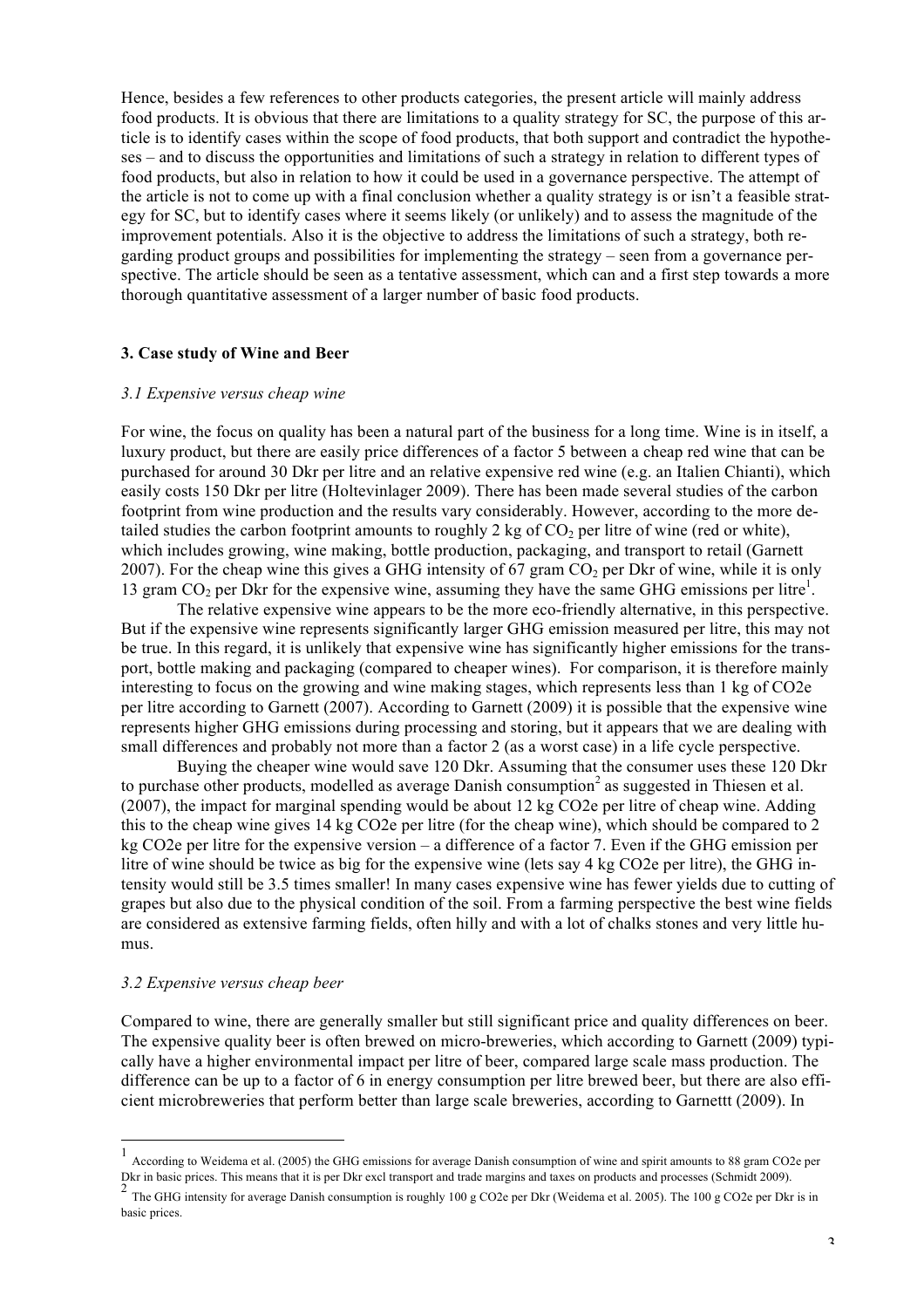Denmark, normal pilsner can be purchased for 6-9 Dkr per litre, while the more exclusive quality beers from microbreweries costs 30-70 Dkr per litre (Olpriser 2009). This gives a price difference of approximately a factor 3 to 11. If the GHG emissions from the two types of beer are the same - the GHG intensity of the quality version would be 3-11 times smaller compared to the normal pilsner. The GHG emissions are approximately 1 kg CO2e per litre beer (bottled) in a cradle-to-gate perspective and around 1.5 kg CO2e if the use stage is included. The latter involves both transport and cooling (Garnett 2007, Kissmeyer 2009, Weidema et al 2005). If we compare a 'normal' beer that costs 7.5 Dkr per litre with a luxury beer that costs 50 Dkr per liter – this would amount to 200 gram CO2e per Dkr for the normal beer and 30 g CO2e per Dkr for the quality beer<sup>3</sup>.

According to Garnett (2007), it is only about 15% of the GHG emission that are related to agriculture, malting and brewing in the whole life cycle of beer. The remaining 85% of the GHG emissions are related to transport, bottle production, packaging, cooling etc – where it is unlikely that large differences exists. This means that the impacts from agriculture, malting and brewing should be about 30-70 times larger for the expensive beer, if the GHG emissions per Dkr should be the same. This is probably not realistic. Based on information provided in Garnett (2008) it must be assumed that the difference in the brewing stage normally is less than a factor of 3. If we assume that the difference is a factor 3 for both agriculture, malting and brewing this would suggest that the expensive beer represent 1.95 kg CO2e per litre instead of 1.50 kg CO2 e per litre – a difference of only a factor 1.3.

However, one problem with quality beer from microbreweries is that the bottles are not reused, but only recycled in Denmark. The reason is that they have many difference shapes, sizes and colours, which makes it difficult to handle in a re-use system. A very conservative estimate would therefore be that the bottle comes with out GHG emissions for the cheap version, due to the recycling system in Denmark. This would reduce the emissions to 1 kg CO2e per litre for the cheap version, while it would still be 1.95 kg CO2e per litre for the expensive beer if we assume that it is brewed in relatively inefficient microbreweries. It seems plausible that a factor of 2 in differences is a worst-case estimate for the quality beer, just as for the wine case.

Buying the cheaper beer would save 42.5 Dkr. Assuming that the consumer uses these 42.5 Dkr to purchase other products, modelled as average Danish consumption, the impact for marginal spending would be about 4.3 kg CO2e per litre of cheap beer. Adding this to the cheap beer gives 5.75 kg CO2e per litre cheap beer, which should be compared to 1.5 kg CO2e per litre for the expensive beer – a difference of almost a factor of 4. And if the GHG emission per litre of cheap beer were 1 kg CO2e per litre while the expensive beer represented 2 kg CO2e per litre – as suggested above, the difference would still be more than a factor 2.5 when marginal consumption is included!

#### *3.3 Discussion of limitations*

It must be acknowledged that the selected cases are extreme case as they reflect price difference of several factors. But there are also other limitations. First of all wineries do 'not' have a quality adjustment system that can be varied independently of external factors such as weather and soil quality. Hence, it could be argued that there are certain production constrains for high quality wine (at least for certain types of quality wine). Secondly, even though it seems plausible, it has not been documented that the expensive wine involves more labour, service or knowledge etc. Thirdly Garnett mentions that wine growing yields vary considerably (a factor 5 to 10), and that the best wine sometimes (but not always) come from areas with low yields, suggesting more land use (including GHG emission from landuse) for expensive wine. In many exclusive wine areas as Burgundy, Priorat Bordeaux, Pimonte etc the soil is considered as very poor farming soil. In the world of wine the 'terroir' determine the characteristics of the wine and the consumer pay a high price due to low yields and 'taste' of the soil. More land use could be a problem, but it should also be considered that other crops would have similar low yields on this type of soil. Another aspects worth considering is that significant amounts of bulk wine is used for fermentation in Europe – suggesting that there is a over production of wine.

As it appears there are many things to consider, and it must be concluded that more knowledge is needed before it is possible to confirm or falsify the hypothesis for wine. In the case of beer, it appears that the tentative assessment confirms our hypothesis. And if it is assumed that the quality beer is

<sup>&</sup>lt;sup>3</sup> According to Weidema et al. (2005) the GHG emissions from average Danish consumption of beer amounts to 75 gram CO2e per Dkr in basic prices.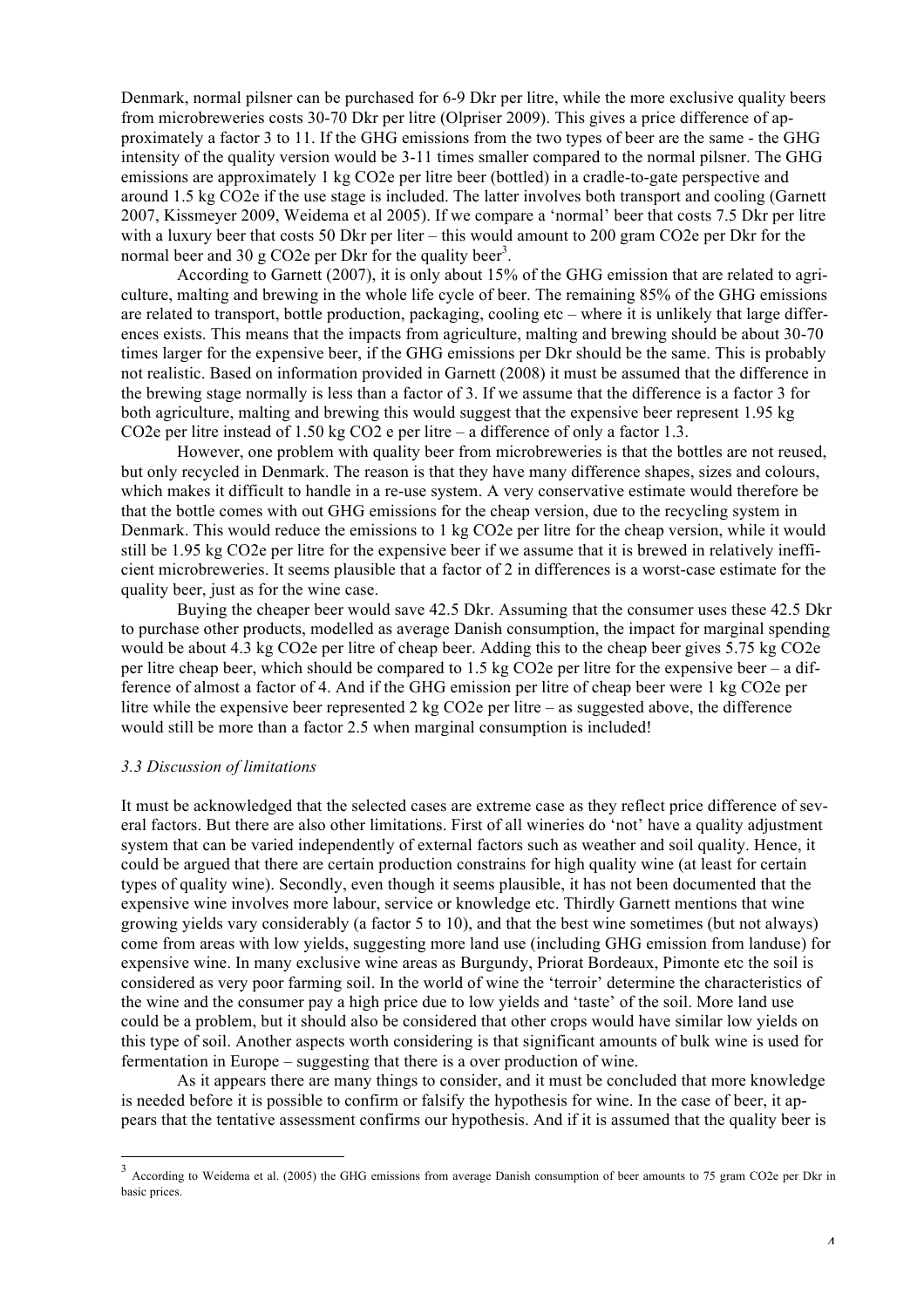produced by microbreweries, it is also reasonable to assume that more human labour (and 'know-how') is involved per litre of beer. Due to the screening nature of the case study, the hypothesis cannot be confirmed as such, but it does seems plausible that the GHG emission per Euro beer are 'considerably' smaller for exclusive speciality beers compared to a 'normal' discount pilsner.

# **4. Other food products**

Significant price and quality differences exists for other food products as well, but it has been difficult to identify LCA studies of discount and quality variants of the same food products for e.g. bread, potatoes, rice etc. However, there has been made several studies of organic versus non-organic food products – where there are often price differences of between 10 and 50%. Concerning the contribution to global warming, the literature suggests that it is not possible to make any clear cut conclusion about what is best; organic or conventional growing practises. It depends on many factors, such as the type of food product, the farm, the country etc, and there can be larger differences between farm types than between organic and conventional versions of the same product (Garnett 2007, Florén, Flysjö and Lorentzon 2006, Nilsson 2006). But none of these studies consider price differences. If it is assumed that the contribution to global warming is roughly the same per kg of milk, meat, flour etc. the GHG emissions per monetary unit would be significantly smaller for the organic products. Acknowledging that is very difficult to make a fair comparison, especially considering the difference in functional units and other environmental impact categories, it seems to be a case that supports the hypothesis that environmental impacts can be reduced by purchasing more expensive 'quality' food. The same conclusion would probably be obtained comparing Max Havelaar labelled food products with conventional products, or seafood products from the Marine Stewardship council with non-labelled seafood products. For Max Havelaar it is plausible that some of the extra profit goes to salaries and better working conditions for people in developing countries – thus confirming that more expensive products tend to bind labour. More labour is also related to developing and implementing the eco-labelling schemes, and it could be argued that the products have a higher service content in this perspective as well.

Other examples of more expensive quality products would be quality ripe cheese, which may involve more maturing time and labour than 'conventional' cheese. The same applies to meet – e.g. comparing a matured air dried Parma ham, with a discount version of ordinary ham. In both cases the price difference can be anything from some percent to several factors – and in both cases there are probably not great differences in the environmental impacts from the primary production, which causes the largest environmental impact from most food products. To the extend that expensive quality products are purchased in local speciality stores compared to large supermarkets outside the city, additional benefits can be obtained regarding binding labour and possibly transport.

# **5. Discussion and Conclusion**

Acknowledging that more research is needed, it appears that significant reductions in environmental impacts can be obtained by purchasing more expensive food products. As illustrated by the two cases of wine and beer, it appears that improvements of several factors can be achieved by chosen expensive alternatives. Considering the strong focus on eco-labels, and sustainable consumptions in recent years, it is strange that so little attention has been paid to a 'quality strategy' for sustainable consumption. It appears to be one (of many) paths to dematerialisation, because more money will be tied to the same amount of products that we buy. In some cases the expensive food products are most likely already more environmentally friendly (measured per kg of functional unit) – e.g. organic or Max Havallar labelled food products. And when the price difference is included in the assessment – it becomes a win win strategy. This also applies to noon-foods – e.g. for textiles, where the cheapest textiles are more likely to originate from areas with child labour and bad occupational health and safety conditions.

The tentative assessment in this article also points towards potential limitations in the merits of a quality strategy. As illustrated by the case studies, an expensive wine might represent a larger land use (measured in hectares per litre wine produced), and the beer case showed that expensive beer from microbreweries may represent a significantly higher energy use at the processing stage. There are many other examples of food products, where the expensive version probably represents a larger environmental burden per kg. This could be due to slower processes involving more employees, for storing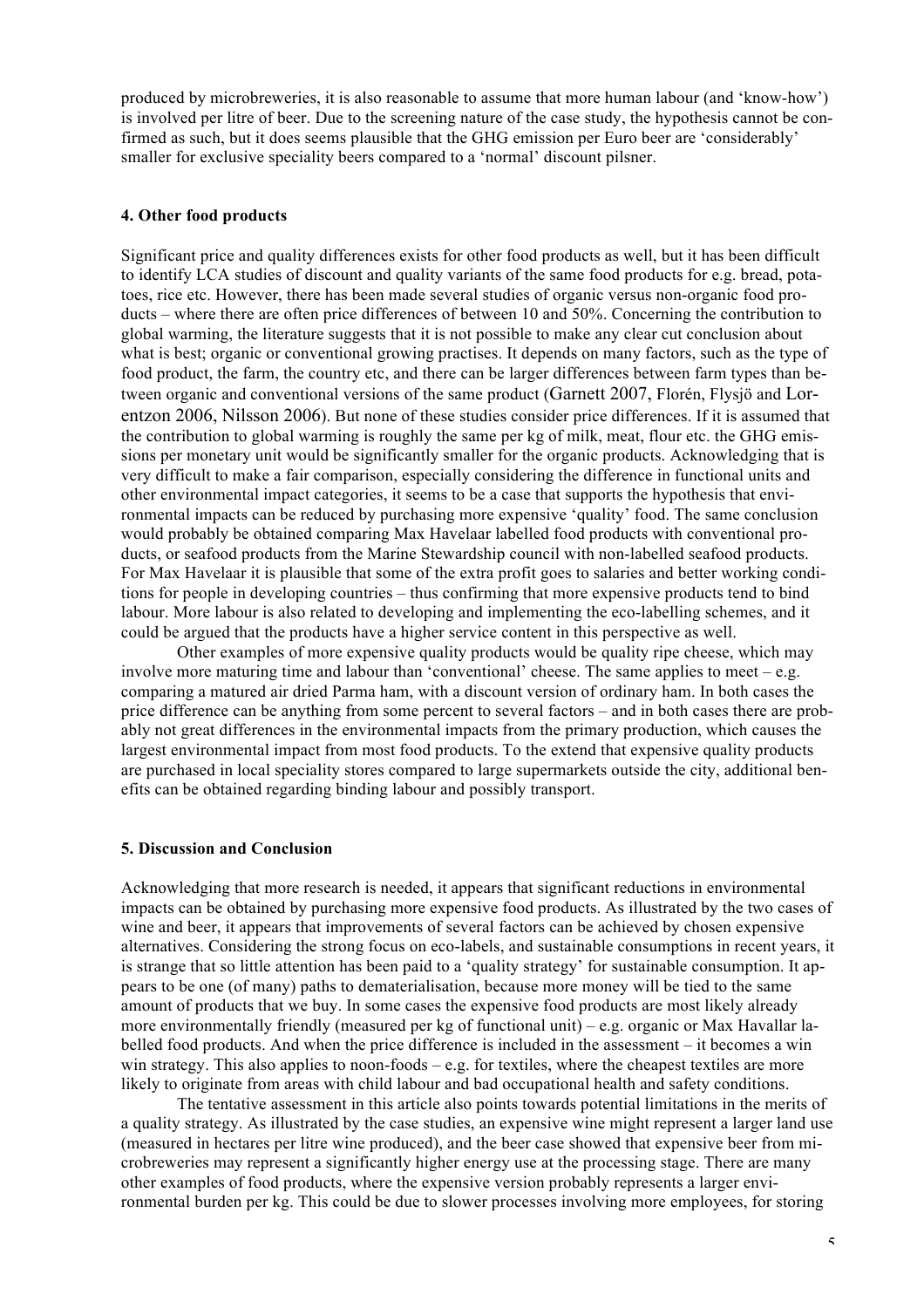of e.g. wine, cheese and meat, and selecting only the best fruit and vegetables. However, taking price differences into accounts this is not likely to be the case, as illustrated by the two cases. But when the economical aspects are taken into account, it also means that assumptions are made about the average consumers alternative purchases e.g. that they reflect average consumption. If the consumers (or a specific consumer), however, use the saved money (from buying the cheap products) on investments in green technologies, rainforest conservation and carbon credits, the results change radically. In this case, a quality strategy for SC would be counterproductive and irrelevant. The question is if it is faire to base consumer advice (e.g. to quality products) on assumptions about the consumers behaviour in other purchase decisions (e.g. that the consumer will act as an average consumer). From a governance perspective another problem would be that a qualitative strategy would be unethical in developing countries where 'consumers' are struggling to get enough food. The ethical dilemma also exist in relation to the low income groups in developed countries where it could result in less money available for investments in the children's education, leisure activities and other things that are important for the families mental and social health. It would be possible to target the strategy to the wealthier parts of society, but the problem is that wealthy consumers 'maybe' already buys quality products – leaving little room for leverage. Another problem, seem from a governance perspective is that it could be viewed as too much interference with the market sphere, or the free market.

Finally, there is the possibility that the extra money spend on the expensive products will drive '2<sup>nd</sup> order' consumption due to a higher profit margin at the producers. By a certain switch towards more expensive food products this could certainly be the case – at least for a period. However, it must also be assumed that profit margins in a longer time perspective will return to 'normal' due to competition and market forces. But this stresses the importance of a quality strategy for DC that does not encourage consumers to blindly choose more expensive products, but still consider the relationship between price and quality in their purchases.

Acknowledging the limitation of the quality strategy for SC, it is believed that it holds a potential to contributing to the necessary change. The purpose of this article has not been to come up with a clear-cut conclusion, but it has been illustrated that there are interesting potentials in a quality strategy for SC - a strategy that can contribute to a movement. It is important, however, that more research is directed to this area and that more comparative LCAs are performed on 'conventional' and 'quality' versions of the same type of product. towards a more dematerialised service society. Considering the importance of price differences in environmental assessment of products (see Thiesen et al. 2008), it must also be recommended that price differences in traditional environmental impacts assessments are addressed more often than it is the case today.

#### **References**

Ehrlich PR and Holdren JP (1971) Impact of Population Growth. Science, 171:1212-17.

- Florén B, Flysjö A and Lorentzon K (2006): Ekologiska produkters miljönytta (Environmental benefits of organic products). Swedish Institute for Food and Biotechnology (SIK). SIK rapport Nr 749. Reviderad slutrapport (2006).
- Garnett, T (2007): The alcohol we drink and its contribution to the UK's Greenhouse gas emissions: A discussion paper. Working paper produced as part of the work of the food climate research network. Food Climate Research Network. UK.
- Goedkoop M, van Halen C, Riele H, Rommens P (1999): Product Service systems: Ecological and Economic Basics, Dutch Ministry of Environment, <www.pre.nl/pss/default.htm> (October 04, 2005)
- Hertwich E, 2005: Life Cycle Approaches to Sustainable Consumption: A critical Review. Environmental Science and Technology. Vol. 39, No. 13. 2005.
- Holtevinlager (2009): Homepage of Holtevinlager. http://www.holtevinlager.dk/shop/

Kissmeyer A (2009): CO2 regnskab. Nørrebro Bryghus. 2009.

http://noerrebrobryghus.dk/uploads/media/CO2Regnskab\_01.pdf

Nilsson (2006): Jämförande studie på miljöverkan från ekologiskt och konventionellt producerade livsmedel med avseende på växthuseffekt och övergödning (Comparative study of the environmetal burden from organic and conventionally produced food products with a focus on global warming and nutrient enrichment). Conducted by Swedish Institute for Food and Biotechnology (SIK) for Konsumentföreningen Stockholm.

Olpriser (2009): Homepage about beer prices in Denmark. Oprettet af Danske Ølenthausiaster. www.olpriser.dk Thiesen J, Christensen T S, Kristensen T G, Andersen R D, Brunoe B, Gregersen T K, Thrane M, Weidema B P. (2008). Rebound Effects of Price Differences. International Journal of Life Cycle

Assessment 13(2):104-114.